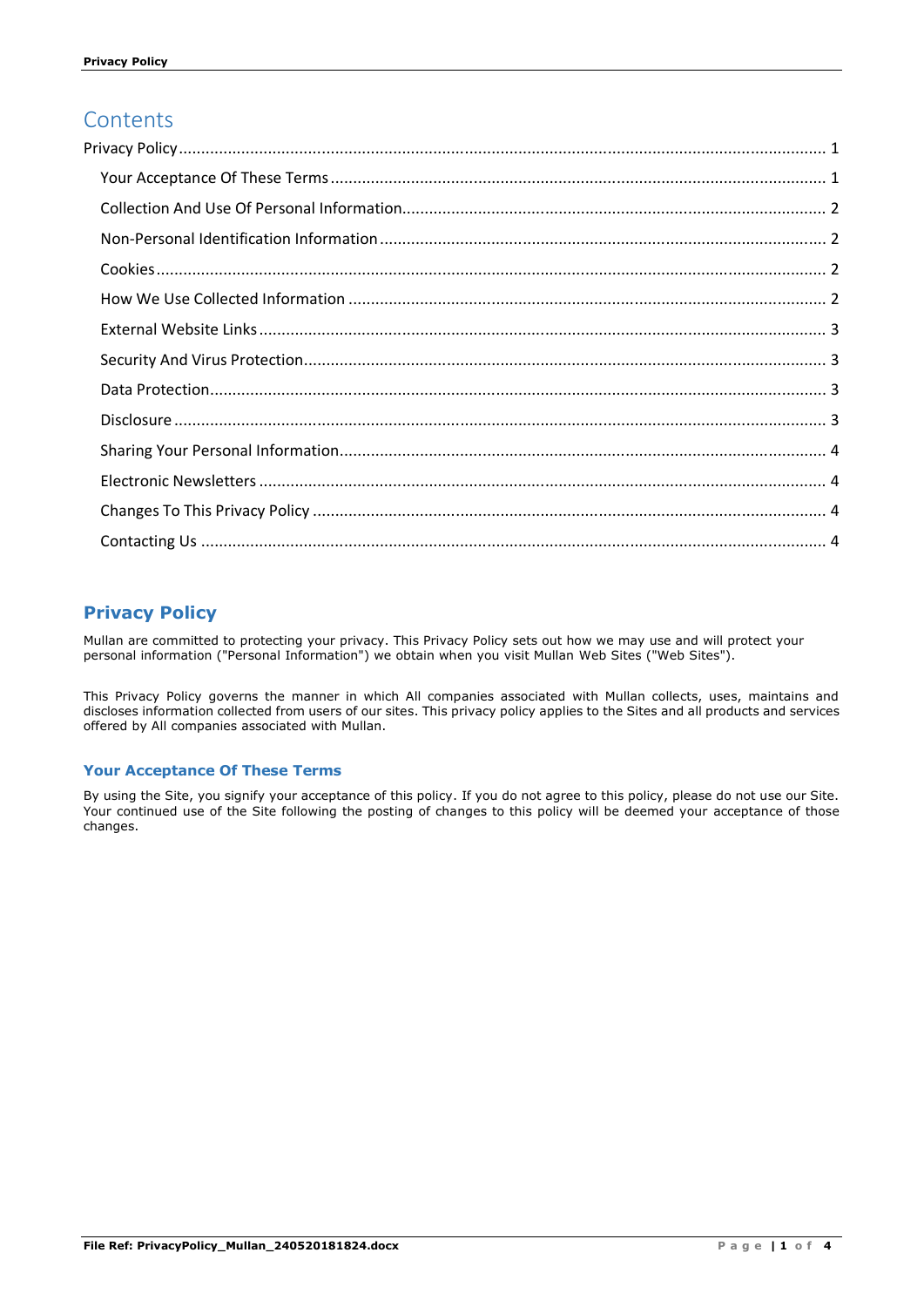You may visit our Web Sites to view the information held there and, whilst doing so, you may remain anonymous. Although you do not give any Personal Information whilst remaining anonymous, Mullan may record the type of browser and the operating system that you use to access our Web Sites, any pages accessed during your visit and the number of visits you make to our Web Sites. Mullan do this to ensure that our Web Sites provides relevant information and to improve the overall quality of its services.

We may collect personal identification information from Users in a variety of ways, including, but not limited to, when Users visit our site, register on the site, place an order, fill out a form, respond to a survey, and in connection with other activities, services, features or resources we make available on our Site. Users may be asked for, as appropriate, name, email address, phone number. Users may, however, visit our Site anonymously. We will collect personal identification information from Users only if they voluntarily submit such information to us. Users can always refuse to supply personally identification information, except that it may prevent them from engaging in certain Site related activities.

Mullan may use your Personal Information from time to time to advise you of any new products or services which are available on our Web Sites or otherwise from Mullan. If you do not wish to receive any marketing information about such services you may request that your details are excluded from any promotional activity.

There may be occasions when transient or incidental information that you submit to us, which may include personal information (such as name, work phone and email), is processed by us outside of the country you engaged us in. By submitting information to us, you agree to this.

Information Security is at the top of our agenda and our commitment to protecting and managing your information is always at the forefront of our minds. Should you have any queries, please contact us.

### **Non-Personal Identification Information**

We may collect non-personal identification information about Users whenever they interact with our Site. Non-personal identification information may include the browser name, the type of computer and technical information about Users means of connection to our Site, such as the operating system and the Internet service providers utilized and other similar information.

### **Cookies**

Cookies are small files of information which are stored on your PC's hard drive ("Cookies"). Cookies do not contain any Personal Information about you but allow our web server to recognise you when you visit our Web Sites. Analytics cookies may be placed on your browsers to learn more and track your website's performance. By using the site, you consent to the placement of these cookies.

However, if you do not wish us to use this information you may set up your website browser to reject Cookies and/or refuse Cookies when first using our Web Sites.

### **How We Use Collected Information**

All companies associated with Mullan may collect and use Users personal information for the following purposes:

- To run and operate our Site
- We may need your information display content on the Site correctly.
- To improve customer service Information you provide helps us respond to your customer service requests and support needs more efficiently.
- To personalize user experience We may use information in the aggregate to understand how our Users as a group use the services and resources provided on our Site.
- To process payments We may use the information Users provide about themselves when placing an order only to provide service to that order. We do not share this information with outside parties except to the extent necessary to provide the service.
- To run a promotion, contest, survey or other Site feature
- To send Users information they agreed to receive about topics we think will be of interest to them.
- To send periodic emails We may use the email address to send User information and updates pertaining to their order. It may also be used to respond to their inquiries, questions, and/or other requests.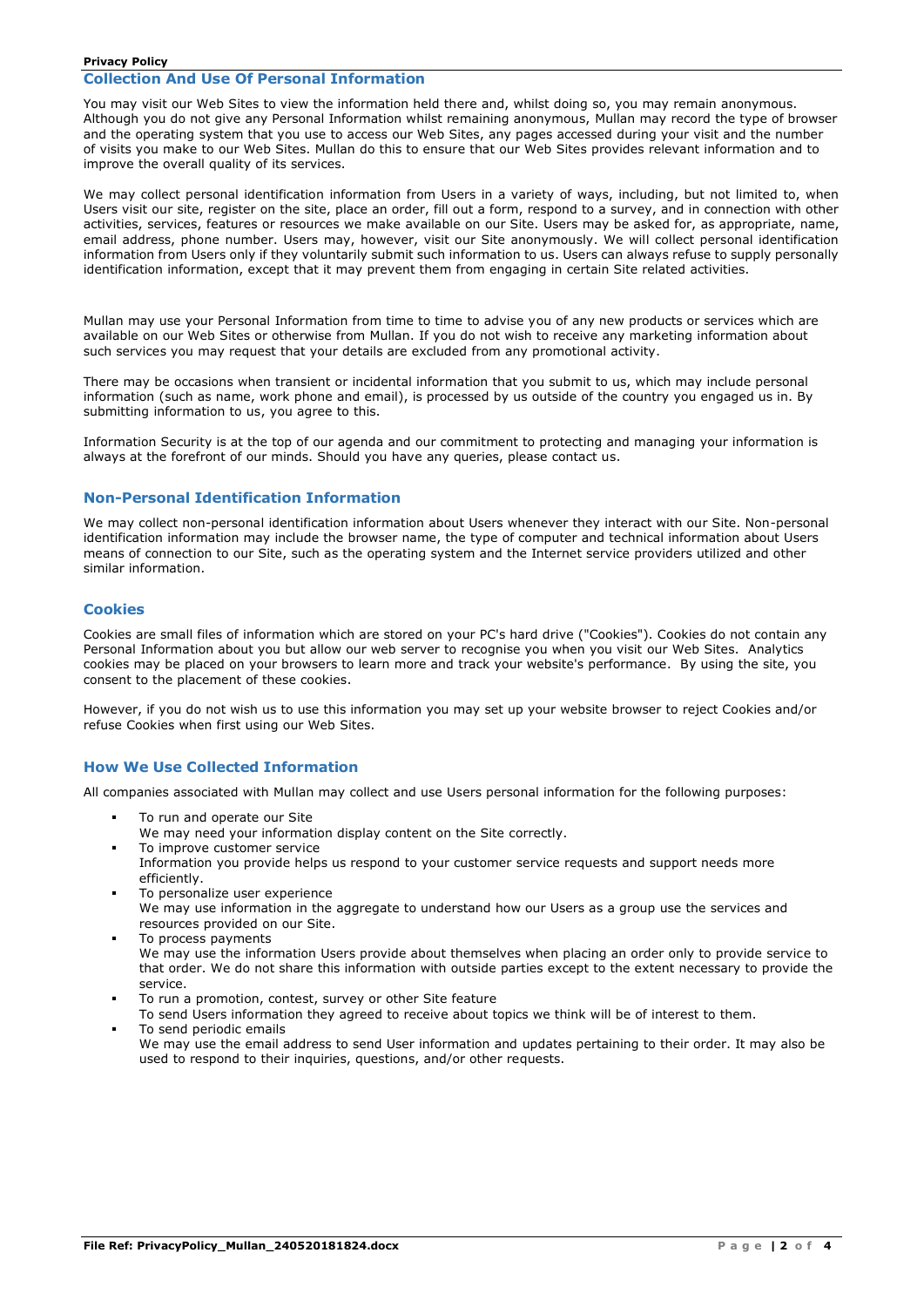#### **Privacy Policy External Website Links**

Our sites may contain links to many other government and non-government websites. Any links should not be seen as an endorsement and are present only because they may be useful additions to the information we provide.

A link to a third-party website does not imply endorsement - you must use your own judgement to decide whether the information or service on that website is suitable for your needs. If a website is not linked to ours, this does not mean or imply that it is unsatisfactory. The linked websites are regularly reviewed in the light of customer usage and feedback.

We are not responsible for the content of any linked website and cannot take responsibility for the consequences of your using the information or services on linked websites. We cannot guarantee that these links will work all of the time.

Websites that we link to may have 'Terms and conditions' that are different from ours. Do not assume that our 'Terms and conditions' apply to other websites.

#### **Security And Virus Protection**

No data transmission over the internet can be guaranteed as totally secure. While we strive to protect such information, we do not warrant and cannot ensure the security of any information which you transmit to us. Accordingly, such transmission is at your own risk. We will not be liable for any damages or loss arising out of or resulting from any unauthorised access to, alteration to or modification of information contained on this website.

We make every effort to check and test our website during production. You must take your own precautions to ensure that the process which you employ for accessing this website does not expose you to risk of viruses, malicious computer code or other forms of interference which may damage your computer system. It is always wise for you to run an antivirus program on anything you download from the internet.

We accept no liability for any loss, disruption or damage to your computer system or your data caused by using this website or arising as a result of having used the website. When uploading documents to this website you must take every reasonable precaution to prevent the spread or diffusion of any software contamination including computer viruses.

### **Data Protection**

The Personal Information provided may be used:

- To provide this Web Sites and any of our other services to you;
- Improve this Web Sites and our services:
- For internal business administration including fulfilling any legal requirements;
- To provide you with information and services that you request from us or where you have consented to be contacted for such purposes providing you with information which we feel may be of interest to you

Mullan is registered under the Data Protection Act, and your Personal Information is protected by, the Data Protection Act 1998 ("Act").

Under the Act, Mullan is legally obliged to process your Personal Information lawfully and fairly and in such a way that it is kept secure. You may request a copy of any of your Personal Information that we hold by contacting us at info@mullanni.co.uk - additionally, you may require Mullan to correct any mistakes in any of your Personal Information.

#### **Disclosure**

In order to provide our Web Sites and other services to you, we transfer your Personal Information to locations outside of the UK and the European Economic Area where the law may provide less protection for personal information.

We will only disclose your Personal Information to third parties if:

- You have consented for us to do so<br>• We are under a legal or regulatory
- We are under a legal or regulatory obligation to do so
- We use third party service providers to provide services that involve data processing

By using our Web Sites and not advertising Mullan to the contrary, you consent to Mullan collecting and using the data in the way set out above.